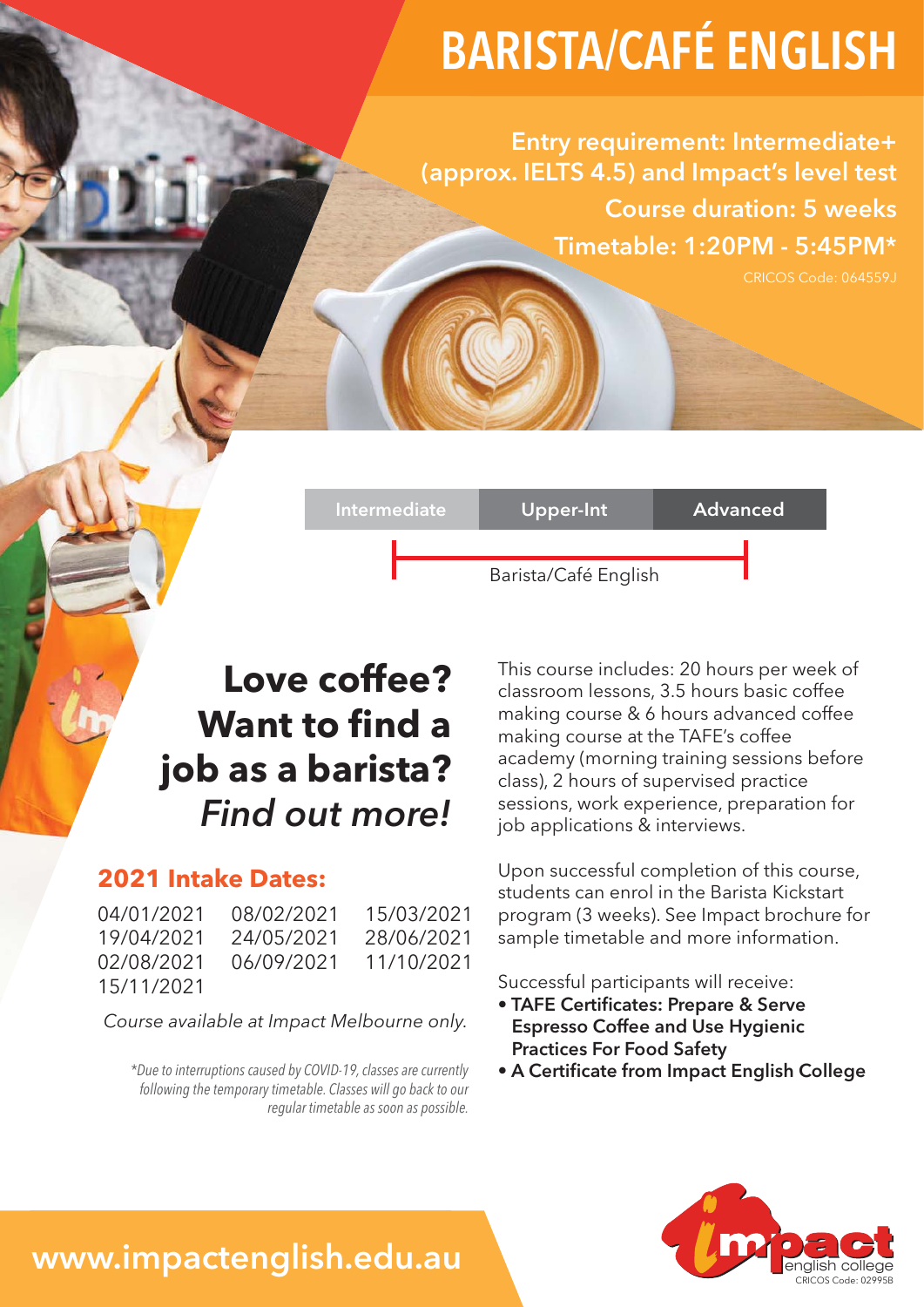

# BARISTA/CAFÉ ENGLISH

Temporary timetable for 2020 & 2021 (until further notice)

CRICOS Code: 02995B

|                                           | <b>MONDAY</b>                             | <b>TUESDAY</b>               | WEDNESDAY                                                     | <b>THURSDAY</b>                       | <b>FRIDAY</b>                                |
|-------------------------------------------|-------------------------------------------|------------------------------|---------------------------------------------------------------|---------------------------------------|----------------------------------------------|
| WEEK <sub>1</sub><br>9:30 AM -<br>3:00 PM | Introduction to<br>coffee                 | Coffee roasting              | Workplace hygiene<br>Introduction to<br>food                  | Safety & hygiene<br>assessment        | <b>ABC</b> of Espresso<br>$(9:00 - 12:30)$   |
|                                           | The espresso<br>machine                   | Preparing the work<br>area   |                                                               | Meet the barista<br>Coffee shop visit |                                              |
|                                           |                                           |                              | Describing food                                               |                                       |                                              |
| WEEK <sub>2</sub><br>9:30 AM -<br>3:00 PM | <b>Extracting the</b><br>perfect espresso | Coffee menu                  | Adv. Barista 1<br>$(9:00 - 12:30)$                            | Cold brew                             | Taking food orders<br>and requests           |
|                                           |                                           |                              |                                                               | Milk texturing                        |                                              |
|                                           |                                           |                              |                                                               | Cleaning &<br>maintenance             | Chocolate and<br>desserts                    |
| WEEK 3<br>$9:30$ AM -<br>3:00 PM          | <b>Customer service</b><br>Cafe practice  | Growing and<br>harvesting    | Adv. Barista 2<br>$(9:00 - 12:00)$                            | Visiting a coffee<br>roasting factory | <b>Practice Session</b><br>$(10:00 - 12:00)$ |
|                                           |                                           | Pressure test                | Cheese info<br>& vocab<br>(1:00 - 3:30 at Impact)             | Hygiene review                        |                                              |
| WEEK 4<br>$9:30$ AM -<br>3:00 PM          | Cafe idioms &<br>slang                    | Different brewing<br>methods | <b>Practice Session</b><br>$(10:00 - 12:00)$                  | Work exp.<br>$(8:30 - 9:15)$          | Coffee skills review                         |
|                                           | Pressure test                             |                              | Introduction to<br>alcohol and RSA<br>(1:00 - 3:30 at Impact) | Customer service<br>review            | Wine presentations<br>Wine tasting           |
| WEEK 5<br>9:30 AM -<br>3:00 PM            | Work exp.<br>$(8:30 - 9:15)$              | Finding jobs                 | Interviews                                                    | Coffee skills review                  | <b>Final Assessment</b><br>$(9:00 - 12:00)$  |
|                                           |                                           | Application forms            | Role plays                                                    | Course quiz                           |                                              |
|                                           | Cafe review<br>presentations              | CV writing                   | Pressure test                                                 | Graduation                            |                                              |

Conducted by at William Angliss. No lessons at Impact on those days. Timetable subject to change. Students can apply for work experience at Impact's Café Impresso.

#### **I love the barista course! 14 Can I do it again?**<br>Jing (Taiwan) "

 **- Jing (Taiwan)**

### www.impactenglish.edu.au